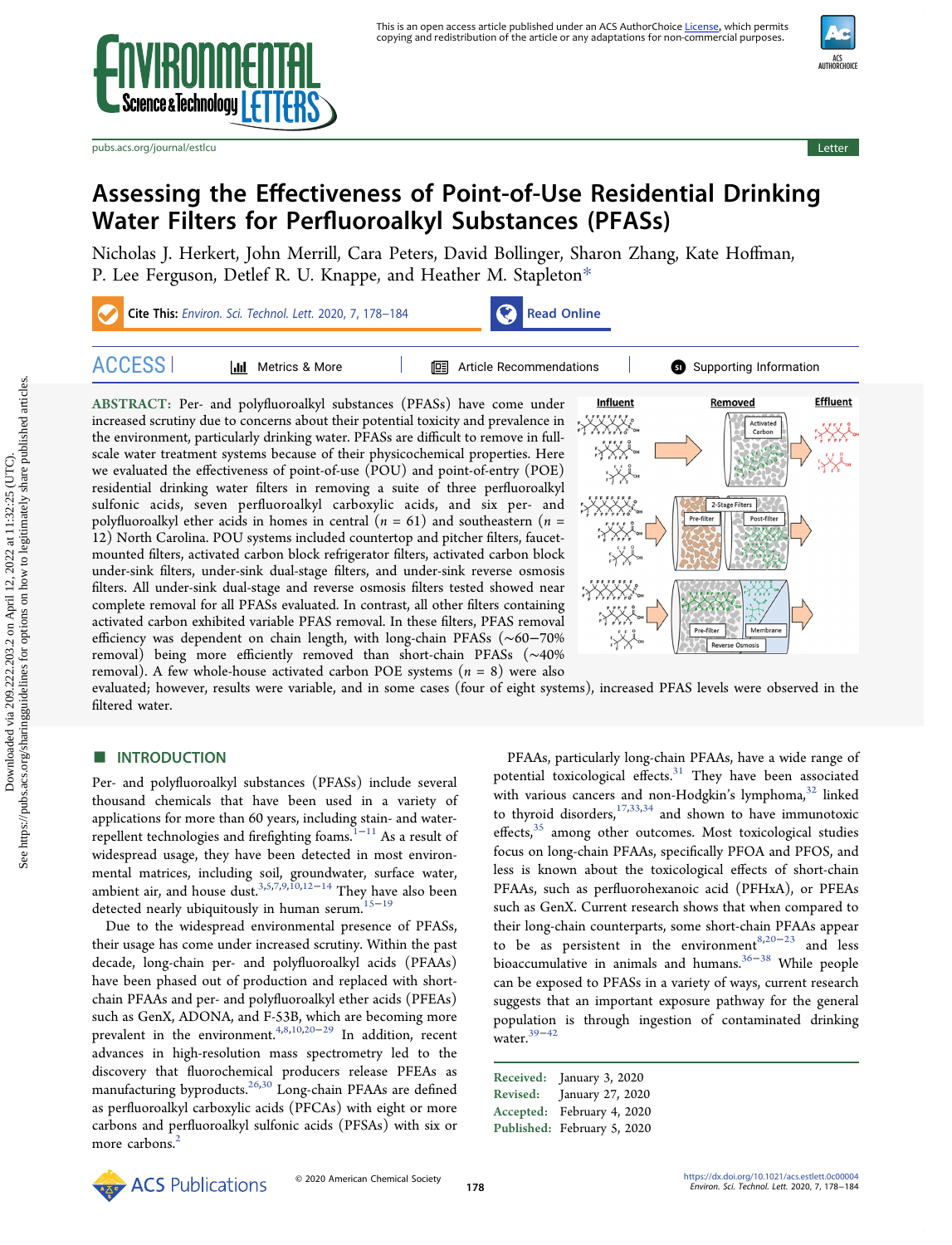Regulatory agencies have proposed guidelines and standards in recognition of the potential negative health effects associated with PFAS exposure through drinking water. The U.S. Environmental Protection Agency (U.S. EPA) has set a lifetime health advisory level of 70 parts per trillion (ppt or nanograms per liter) for the combined levels of PFOA and PFOS in drinking water.<sup>[43](#page-5-0)–[45](#page-5-0)</sup> Several U.S. states are moving toward more stringent regulations.<sup>[46](#page-5-0),[47](#page-5-0)</sup> For example, in late 2018, the New Jersey Department of Environmental Protection (NJDEP) adopted an MCL of 13 ppt for PFNA, the first enforceable regulation of its kind.<sup>[47](#page-5-0)</sup>

Despite increased awareness and proposed regulations, PFAAs are repeatedly detected at elevated levels in treated drinking water.[9](#page-4-0),[25,48](#page-5-0)−[55](#page-6-0) PFASs are not always removed in traditional full-scale water treatment systems due to their physicochemical properties.<sup>[48](#page-5-0)−[50,52](#page-5-0)−[54](#page-6-0)</sup> Treatment technologies that can effectively remove PFASs in drinking water treatment plants include granular activated carbon (GAC) adsorption, anion exchange, and high-pressure membrane filtration, such as nanofiltration and reverse osmosis. While GAC and anion exchange resin have varied success with smaller PFASs, reverse osmosis systems can consistently remove PFASs to below detection limits[.48,50](#page-5-0),[52](#page-5-0)<sup>−</sup>[56](#page-6-0) Though a few studies have examined POU systems in a laboratory setting,  $57,58$  $57,58$  no studies to date have examined removal efficiencies in point-of-use (POU) filters in a residential setting.

This study was designed to assess the removal effectiveness of POU filters, including pitcher, refrigerator, under-sink, faucet-mounted, dual-stage, and reverse osmosis systems, as well as POE systems ([Table S9\)](http://pubs.acs.org/doi/suppl/10.1021/acs.estlett.0c00004/suppl_file/ez0c00004_si_001.pdf), for three PFSAs, seven PFCAs, and six PFEAs [\(Table S1\)](http://pubs.acs.org/doi/suppl/10.1021/acs.estlett.0c00004/suppl_file/ez0c00004_si_001.pdf). The PFSA and PFCA assessment was focused on central North Carolina (NC) communities. A majority of the PFEA assessment was specifically targeted in southeastern NC near the coastal town of Wilmington, NC, and the surrounding area because of elevated levels present in the water supply. $25$ 

# ■ MATERIALS AND METHODS

Central NC samples ( $n = 63$  water samples from 61 homes) were collected between May 2018 and March 2019 from a convenience sample residing in Chatham, Durham, Orange, and Wake counties. A convenience sample of North Carolina homeowners was recruited for the collection of water samples using flyers (posted throughout the community, on social media, and on local listservs) and word of mouth. Homeowners provided information about their water utility and information about their water treatment systems (e.g., purchased date, filter replacement, etc.). Detailed sampling and laboratory procedures, as well as QA/QC results, can be found in the [Supporting Information.](http://pubs.acs.org/doi/suppl/10.1021/acs.estlett.0c00004/suppl_file/ez0c00004_si_001.pdf) The southeastern NC samples ( $n = 26$  water samples from 12 homes) were collected from a convenience sample residing in New Hanover and Brunswick counties in southeastern NC between June 30, 2017, and December 19, 2017. Detailed methods used for the southeastern NC samples are available in the [Supporting](http://pubs.acs.org/doi/suppl/10.1021/acs.estlett.0c00004/suppl_file/ez0c00004_si_001.pdf) [Information](http://pubs.acs.org/doi/suppl/10.1021/acs.estlett.0c00004/suppl_file/ez0c00004_si_001.pdf) and have been published elsewhere.<sup>[30](#page-5-0)</sup> Two source waters in central North Carolina that provide water for Pittsboro and Cary, NC, were also sampled between August and November 2019. The results from this analysis are available in the [Supporting Information.](http://pubs.acs.org/doi/suppl/10.1021/acs.estlett.0c00004/suppl_file/ez0c00004_si_001.pdf)

# **Example 5 and Solution**<br>■ RESULTS AND DISCUSSION

In total, we collected samples from 73 homes, with 87 unfiltered/tap and 89 filtered water samples [\(Tables S2 and](http://pubs.acs.org/doi/suppl/10.1021/acs.estlett.0c00004/suppl_file/ez0c00004_si_001.pdf) [S3](http://pubs.acs.org/doi/suppl/10.1021/acs.estlett.0c00004/suppl_file/ez0c00004_si_001.pdf)). Some homes were visited more than once (particularly in the southeastern NC cohort), and several homes had more than one filter that was tested, resulting in more filtered samples that were tested compared to unfiltered samples.

Prefilter Tap Water Characteristics. Raw unfiltered tap water was assessed between May 2018 and March 2019 for PFSAs and PFCAs within communities served by five water utilities in central North Carolina, specifically the Durham County Utilities Division, Orange Water and Sewer Authority (OWASA; serving Chapel Hill and Carrboro), the City of Cary, the City of Raleigh, and the Town of Pittsboro. Private well water samples  $(n = 4)$  were also collected for comparison. The median ∑(PFCA+PFSA) concentration across all water utilities was 43 ng  $L^{-1}$  and ranged from 6 to 759 ng  $L^{-1}$ . The utilities arranged from highest to lowest median ∑(PFCA +PFSA) concentration are Pittsboro (56 ng L<sup>-1</sup>; range of 31– 759), Cary (53 ng L<sup>-1</sup>; range of 21–91), OWASA (49 ng L<sup>-1</sup>; range of 6–66), Raleigh (20 ng L<sup>-1</sup>; range of 17–22), and Durham (14 ng L<sup>−</sup><sup>1</sup> ; range of 10−32) [\(Figure S1](http://pubs.acs.org/doi/suppl/10.1021/acs.estlett.0c00004/suppl_file/ez0c00004_si_001.pdf)). All well water samples had a ∑(PFCA+PFSA) concentration below 15 ng L<sup>−1</sup> (median of 8 ng L<sup>−1</sup>; range of 1–16). Although GenX and other PFEAs have been found at relatively high levels in the Cape Fear River basin (southeastern NC),<sup>[25](#page-5-0)</sup> they were detected at only low levels in our central NC water sample with a median concentration of 0.7 ng L<sup>-1</sup> (range of 0.2−1.4 ng L<sup>−</sup><sup>1</sup> ) across all central NC utilities.

In June 2017, samples collected in southeastern NC had a  $\sum$ (PFCA+PFSA) concentration of 123  $\pm$  1 ng L<sup>-1</sup> and a GenX concentration of 202  $\pm$  32 ng L<sup>-1</sup>. In addition, high levels of other PFEAs were present, for which we did not have analytical standards at the time this study was conducted. A recent analysis of an archived Cape Fear River sample from June 2015 yielded a summed PFEA concentration of ∼100000 ng L<sup>−</sup><sup>1</sup> . [59](#page-6-0) Prior to subsequent sample collection in southeastern NC, the upstream fluorochemical manufacturer took steps to decrease the discharge of GenX and other PFEAs. In August 2017, the  $\sum$ (PFCA+PFSA) concentration was 105  $\pm$  35 ng  $L^{-1}$  and the GenX concentration had decreased to 55  $\pm$  12 ng L<sup>−</sup><sup>1</sup> . In December 2017, the ∑(PFCA+PFSA) concentration was  $165 \pm 20$  ng L<sup>-1</sup> and the GenX concentration was  $45 \pm 17$ ng L<sup>−</sup><sup>1</sup> . Variability in the ∑(PFCA+PFSA) concentrations over the June to December 2017 time period can be explained by variability in streamflow as well as upstream PFCA and PFSA inputs.

Effectiveness of Point-of-Use (POU) and Point-of-Entry (POE) Filters. Of the 89 total filtered water samples, 76 were POU systems and 13 POE systems. Of the 76 POU systems, 18 were reverse osmosis filters, seven were dual-stage filters, 10 were under-sink activated carbon block filters, two were faucet-mounted, one was a countertop unit, 13 were pitcher filters, and 25 were refrigerator filters. Of the 13 POE systems, eight were GAC-based and five had both GAC and ion exchange technology incorporated. These filters ranged in age from <1 month to >5 years, with an average reported age of 7.5 months.

We examined several filter characteristics that may explain the variability in removal efficiency across all filters and PFASs, but we did not find any statistically relevant correlations between removal efficiency and brand, source water matrix/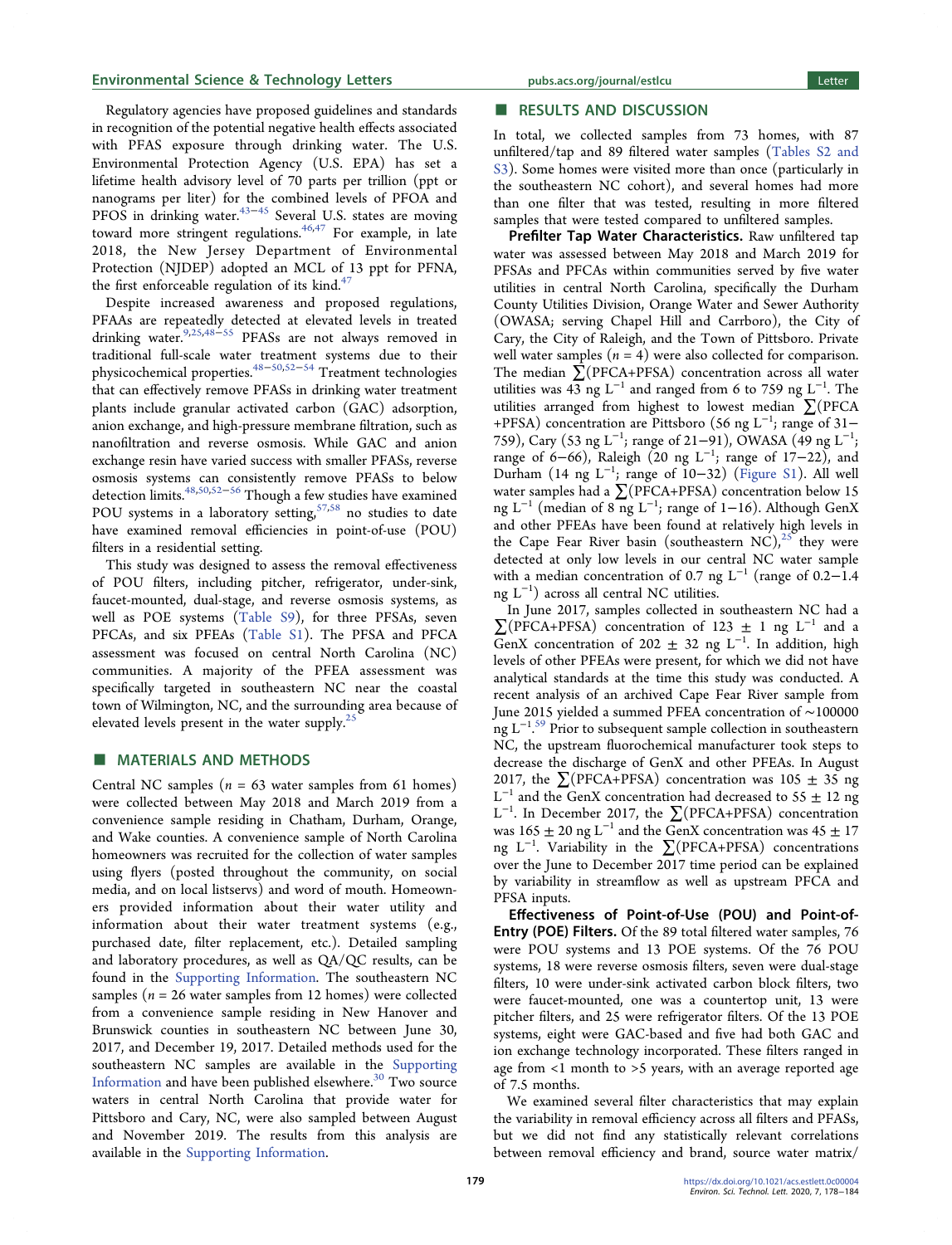<span id="page-2-0"></span>

|                   |               |                                |                               |                                 |                               | Central NC                                   |                               |                                      |                                  |                                  |
|-------------------|---------------|--------------------------------|-------------------------------|---------------------------------|-------------------------------|----------------------------------------------|-------------------------------|--------------------------------------|----------------------------------|----------------------------------|
|                   |               | counter<br>filter<br>$(n=0)$   | faucet<br>filter<br>$(n = 2)$ | pitcher<br>filter<br>$(n = 13)$ | fridge filter<br>$(n = 22)$   | single-stage under-<br>sink filter $(n = 5)$ | whole-house.<br>GAC $(n = 6)$ | whole-house.<br>GAC/CIX<br>$(n=0)$   | two-stage<br>filter<br>$(n = 4)$ | reverse<br>osmosis<br>$(n = 11)$ |
| <b>PFSA</b>       | <b>PFBS</b>   | na                             | 94%                           | 65%                             | 29%                           | >84%                                         | 18%                           | na                                   | $>92\%$                          | 94%                              |
|                   | PFHxS         | na                             | 88%                           | 54%                             | 65%                           | >84%                                         | 32%                           | na                                   | >95%                             | >96%                             |
|                   | PFOS          | na                             | 99%                           | 71%                             | 61%                           | $>99\%$                                      | 67%                           | na                                   | 99%                              | 100%                             |
| PFCA              | <b>PFBA</b>   | na                             | 63%                           | 36%                             | 45%                           | 15%                                          | $-34%$                        | na                                   | 98%                              | >98%                             |
|                   | PFPA          | na                             | 67%                           | 42%                             | 35%                           | 52%                                          | $-85%$                        | na                                   | >99%                             | $>99\%$                          |
|                   | PFHxA         | na                             | 79%                           | 43%                             | 59%                           | 53%                                          | $-63%$                        | na                                   | $>97\%$                          | 98%                              |
|                   | $\rm PFHpA$   | na                             | 75%                           | 43%                             | 65%                           | 52%                                          | $-37%$                        | na                                   | $>97\%$                          | 98%                              |
|                   | PFOA          | na                             | 84%                           | 67%                             | 71%                           | 56%                                          | 19%                           | na                                   | >99%                             | $>92\%$                          |
|                   | <b>PFNA</b>   | na                             | 92%                           | >54%                            | 72%                           | 45%                                          | 28%                           | na                                   | >99%                             | >88%                             |
|                   | <b>PFDA</b>   | na                             | 99%                           | >57%                            | 57%                           | 64%                                          | 44%                           | na                                   | >99%                             | >93%                             |
| <b>PFEA</b>       | GenX          | na                             | 63%                           | 46%                             | 56%                           | 51%                                          | 21%                           | na                                   | >99%                             | $>99\%$                          |
|                   |               |                                |                               |                                 |                               | Southeastern NC                              |                               |                                      |                                  |                                  |
|                   |               | counter<br>filter<br>$(n = 1)$ | faucet<br>filter<br>$(n = 0)$ | pitcher<br>filter<br>$(n = 0)$  | fridge<br>filter<br>$(n = 3)$ | single-stage under-<br>sink filter $(n = 5)$ | whole-house,<br>GAC $(n = 2)$ | whole-house.<br>GAC/CIX<br>$(n = 5)$ | two-stage<br>filter<br>$(n = 3)$ | reverse<br>osmosis<br>$(n = 7)$  |
| PFEA <sup>b</sup> | GenX          | $-146%$                        | na                            | na                              | >78%                          | >74%                                         | 55%                           | $-7%$                                | >74%                             | >75%                             |
|                   | <b>PFMOAA</b> | $-498%$                        | na                            | na                              | 92%                           | 91%                                          | 40%                           | $-106%$                              | 97%                              | 97%                              |
|                   | PFO2HxA       | $-284%$                        | na                            | na                              | 98%                           | 94%                                          | 54%                           | 58%                                  | $>99\%$                          | 97%                              |
|                   | PFO3OA        | 11%                            | na                            | na                              | $>99\%$                       | 97%                                          | 64%                           | 60%                                  | 99%                              | >99%                             |
|                   | PFO4DA        | 70%                            | na                            | na                              | 99%                           | 99%                                          | 63%                           | 69%                                  | 99%                              | 99%                              |
|                   | Nafion BP2    | 55%                            | na                            | na                              | 97%                           | $>99\%$                                      | 52%                           | 1%                                   | 98%                              | 99%                              |
|                   |               |                                |                               |                                 |                               |                                              |                               |                                      | $\mathbf{I}$                     |                                  |

 $^a$ All measurements displaying negative percent removal values experienced an increase in PFAS concentration after filtration.  $^b$ Percent recoveries calculated for the southeastern NC PFEA measurements were determined with peak area counts normalized to internal standards.

loading, or age of the filter. For this reason and because of our limited sample size, much of the analysis and discussion surrounding the POU and POE filters is done with percent removal as the primary metric. Raw concentration values for all samples collected are available in [Table S9](http://pubs.acs.org/doi/suppl/10.1021/acs.estlett.0c00004/suppl_file/ez0c00004_si_001.pdf).

Upon comparison of pre- and postfilter  $\sum$ (PFCA+PFSA) concentrations across all central NC samples, there was significant removal by POU/POE filters  $(p < 0.001;$ Wilcoxon-Rank sum test). To assess the effectiveness of each individual filter, a Wilcoxon-Rank sum test was conducted on the pre- and postfilter levels across compounds for all samples ([Table S7](http://pubs.acs.org/doi/suppl/10.1021/acs.estlett.0c00004/suppl_file/ez0c00004_si_001.pdf)). On the basis of this analysis, 79% of samples (50 of 63) showed significant ( $p < 0.05$ ) removal, while 21% (13 of 63) did not show significant ( $p > 0.05$ ) removal.

Upon examination of the removal effectiveness by filter type, all reverse osmosis and dual-stage filters showed significant removal ( $p < 0.05$ ) for PFCAs and PFSAs, reducing levels at a ≥90% removal efficiency (Table 1). Similarly, all reverse osmosis and dual-stage filters examined for PFEAs reduced target compound levels at a  $\geq$ 97% removal efficiency, with the exception of GenX (Table 1). GenX was removed at >74% and >75% efficiency in dual-stage and reverse osmosis systems, respectively. GenX was below MDL levels in the filtered samples, and given the low levels in the unfiltered samples and the MDL, we could not determine removal percentages in excess of ∼75%. This clearly demonstrates the effectiveness of membrane and dual-stage filters for removing both long- and short-chain PFAAs, as well as novel PFEAs. It is unsurprising that reverse osmosis systems were effective, given that these systems often include a prefilter (sometimes activated carbonbased) followed by a semipermeable membrane that removes all but the smallest contaminants. It is unclear why the dualstage filters were effective; it is hard to reach any generalizable conclusion given our small sampling of dual-stage filters.

Apart from the dual-stage filters, activated carbon POU filters (including countertop, faucet, pitcher, fridge, and singlestage under-sink filters) demonstrated much greater variability across our study with 73% of all activated carbon filters showing significant removal (Wilcoxon-Rank sum test) for PFSAs and PFCAs ([Table S7\)](http://pubs.acs.org/doi/suppl/10.1021/acs.estlett.0c00004/suppl_file/ez0c00004_si_001.pdf). On average, single-stage undersink filters  $(n = 5)$  removed a majority of PFSAs (>84%) removal) but removed only half of PFCAs. Similar to the case for the PFSAs, the under-sink filters in southeastern NC ( $n =$ 7) removed a majority of PFEAs (>90% removal). The poor performance of the under-sink filters at removing PFCAs is particularly surprising given the favorable performance of the dual-stage filters previously discussed. Further work is needed to understand the importance of the sediment filter and the size of the ACB filter on PFAS removal efficiency.

The two filter categories with the greatest number of samples analyzed were pitcher filters and refrigerator filters, and both performed with comparable efficiencies. For the pitcher filters, 85% (11 of 13) showed significant removal for PFCAs and PFSAs while 68% (15 of 22) of refrigerator filters showed significant removal for PFCAs and PFSAs. Both filter types provided ∼50% removal for all target PFCAs and PFSAs measured, with increased removal efficiency for long-chain PFAAs (61% for pitcher filters and 65% for refrigerator filters) compared to short-chain PFAAs (46% for pitcher filters and 47% for refrigerator filters). The data for pitcher filters may suggest superior removal for PFSAs compared to PFCAs, but statistical significance was not reached. Refrigerator filters in southeastern NC removed all six target PFEAs more efficiently (>92% removal) than refrigerator filters in central NC removed PFAAs (approximately 50% removal). It is important to note that refrigerator filters are offered in a range of sizes and contain activated carbon quantities that differ in mass by a factor of at least 3.[60](#page-6-0)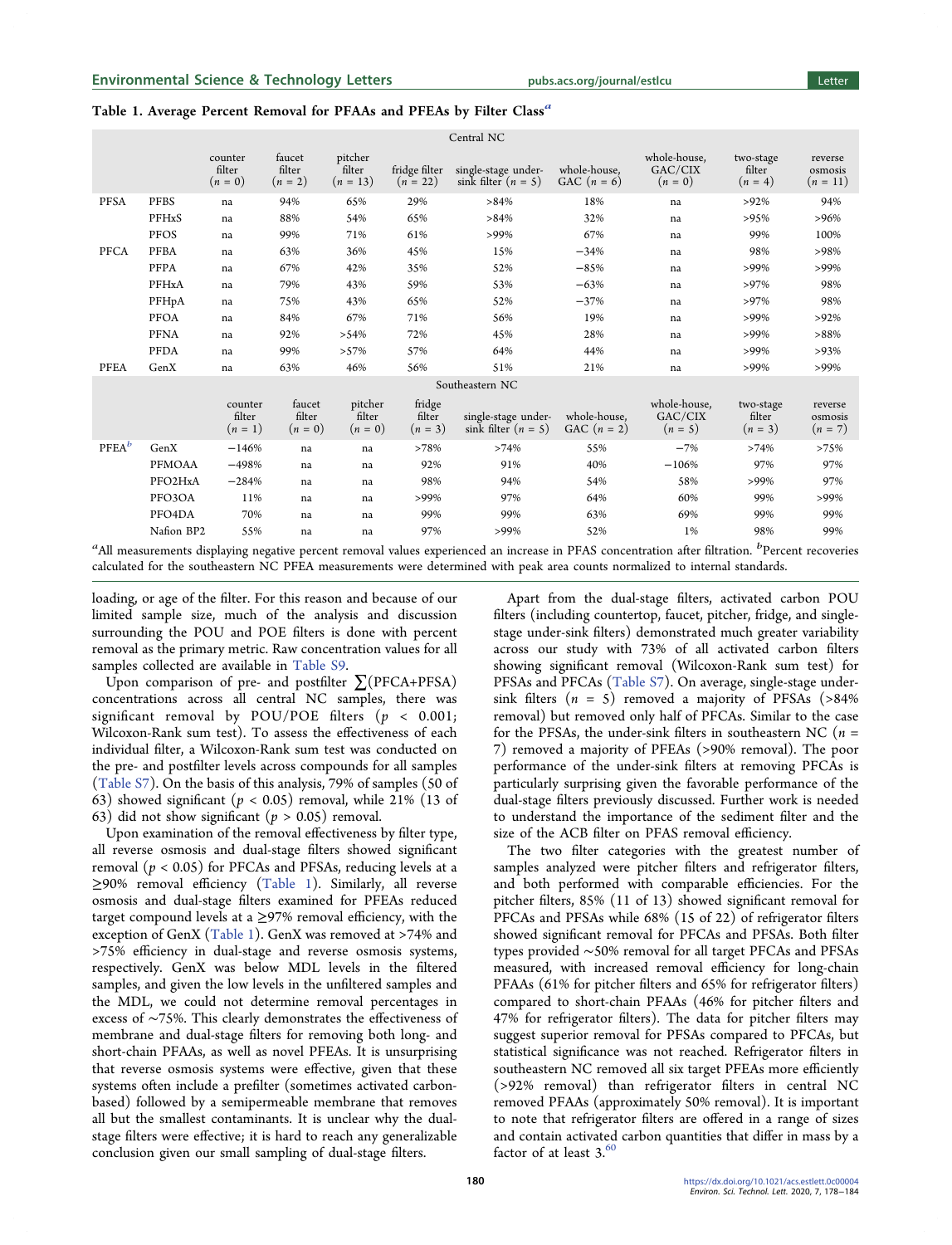#### Environmental Science & Technology Letters [pubs.acs.org/journal/estlcu](pubs.acs.org/journal/estlcu?ref=pdf) Letter

We examined two faucet-mounted filters in central NC for removal of PFSAs and PFCAs, both of which were relatively new (<1 month old), and the filters displayed favorable performance (>75% removal, on average). Similarly, we tested only one countertop unit in southeastern NC that was ∼2 years old and performed poorly for PFEA removal. With the current data on these two filter types, we cannot reach any generalizable conclusions.

The large POE whole-house granular activated carbon filters analyzed in this study were found to have mixed results. Half of the filters were found to have significant removal of PFAS, and half had nonsignificant removal ([Table S8](http://pubs.acs.org/doi/suppl/10.1021/acs.estlett.0c00004/suppl_file/ez0c00004_si_001.pdf)). Four of the six whole-house carbon filter systems we analyzed for PFCAs and PFSAs experienced an increase in ∑(PFCA+PFSA) concentration after filtration, suggesting saturated media in these larger activated carbon systems may be desorbing PFASs into the home's water. In southeastern NC, we examined two whole-house carbon filter systems for PFEAs. One of the systems had favorable removal (>80% removal on average), while the other had poor overall removal (<30% on average). In addition to the two whole-house activated carbon filters, we examined five whole-house systems with ion exchange technology. PFAS removal in these systems was largely inconsistent and unpredictable. Some showed favorable removal for some PFEAs while simultaneously exhibiting increases for other target PFEAs. While our sample size is small, the postulation that these systems may be desorbing into a home's water supply has been observed in other studies examining full-scale treatment systems.<sup>[48](#page-5-0),[50](#page-5-0),[52,](#page-5-0)[54](#page-6-0),[61](#page-6-0)</sup> The ability to predict whole-house system performance is further complicated by the fact that these systems often contain proprietary media apart from activated carbon, and it is therefore difficult to make any overarching claims about the effectiveness of POE systems.

General Observations. Despite the variability, we found that on average PFAAs with greater chain lengths were more efficiently removed by activated carbon filters. We also found that on average PFSAs were removed better than their PFCA counterparts of equal chain length (Figure 1 and [Table 1](#page-2-0)). PFSAs are more efficiently removed by activated carbon because PFSAs are more hydrophobic than their PFCA counterparts of equal chain length. $62$  Although there is large variability within our study, we found a significant ( $p < 0.05$ ) positive correlation between the average percent removal by





activated carbon filters and chain length for PFCAs. We found a similar trend for the PFSAs, though statistical significance was not reached (Figure 1). This relationship between chain length and removal effectiveness is consistent with what others have found for full-scale water treatment systems.<sup>[25,52](#page-5-0)[,55](#page-6-0)</sup> A similar trend was seen for the PFEAs based on the size of the molecule. The smallest PFEA molecule we analyzed, PFMOAA  $(MW = 180)$ , was generally the least efficiently removed across filter classes, and removal efficiency improved as the molecule size increased ([Table 1\)](#page-2-0).

These results suggest that short-chain PFAAs are not reliably removed by activated carbon POU filters, with the exception of dual-stage filters. In our study, short-chain PFAAs had an average percent removal of 41% by activated carbon-based filter systems. This is particularly important as replacement PFAAs (short-chain PFAAs and novel PFEAs) were dominant in several of the regions we studied, accounting for a majority of the total PFAA source water concentrations. While shortchain replacement PFAAs are likely less bioaccumulative in the environment than their long-chain counterparts, they are still persistent and are becoming more prevalent in the environment. In fact, there is already some evidence suggesting that this shift has occurred. $63-\dot{67}$  $63-\dot{67}$  $63-\dot{67}$  $63-\dot{67}$  For example, Glynn et al. conducted a temporal trend analysis of serum PFAA levels in a Swedish cohort and found that serum levels of replacement PFAAs like PFBA and PFHxS increased ∼10% per year from 1996 to 2010 while levels of legacy PFAAs like PFOA and PFOS decreased between 1996 and 2010.<sup>[64](#page-6-0)</sup> Despite their widespread usage, much is still unknown about the environmental and toxicological effects of replacement PFAAs and more research is needed.

While AC-POU systems fail to remove many short-chain PFAAs, they do reduce long-chain PFAA concentrations by 60−70% on average. Previous studies have found a statistically significant reduction in PFAA serum levels for people who report using POU filters.<sup>[51,](#page-5-0)[68](#page-6-0)</sup> This suggests that activated carbon-based filters significantly reduce exposures despite varied performance efficiencies.

The goal of exposure reduction should be removal of PFAS contamination from the source water, prior to drinking water treatment; however, in some cases, identifying the source of PFAS can be challenging. Therefore, residents may need to consider POU systems to reduce their personal exposures in the home. We demonstrated that residential activated carbon POU/POE systems have variable performance. While undersink reverse osmosis systems appear to be an ideal option for removing PFAS, they have a high capital cost. Ultimately, an activated carbon filter should provide some removal of PFAS from drinking water (particularly the long-chain PFAAs) and have a lower capital cost.

# ■ ASSOCIATED CONTENT

#### **6** Supporting Information

The Supporting Information is available free of charge at [https://pubs.acs.org/doi/10.1021/acs.estlett.0c00004](https://pubs.acs.org/doi/10.1021/acs.estlett.0c00004?goto=supporting-info).

Target PFAS information, method information, quality assurance data, tabulated statistics, and additional figures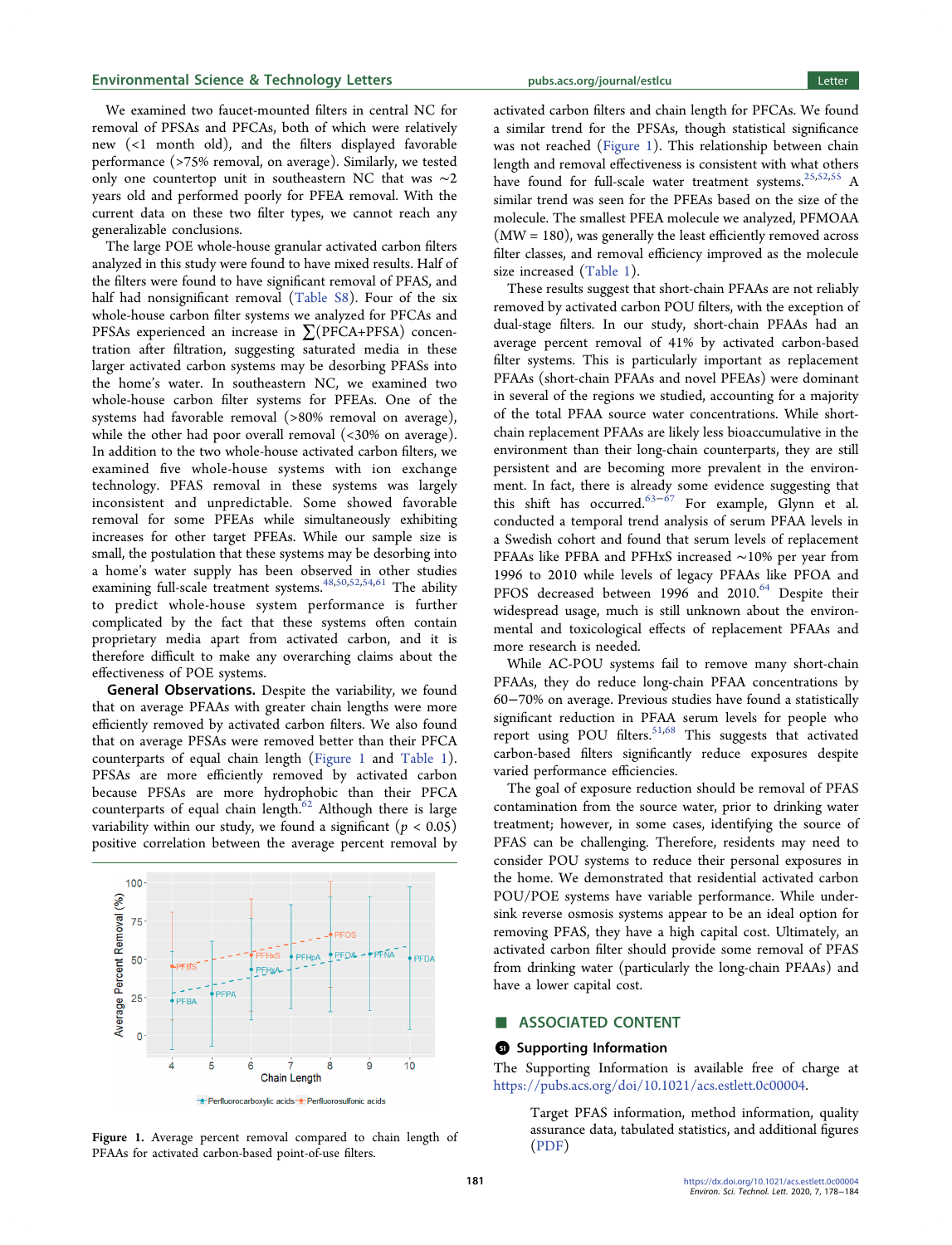# <span id="page-4-0"></span>■ AUTHOR INFORMATION

# Corresponding Author

Heather M. Stapleton − Nicholas School of the Environment, Duke University, Durham, North Carolina 27708, United States; [orcid.org/0000-0002-9995-6517](http://orcid.org/0000-0002-9995-6517); Phone: 919-613-8717; Email: [heather.stapleton@duke.edu](mailto:heather.stapleton@duke.edu)

#### Authors

Nicholas J. Herkert − Nicholas School of the Environment, Duke University, Durham, North Carolina 27708, United States; [orcid.org/0000-0002-3286-8934](http://orcid.org/0000-0002-3286-8934)

John Merrill – Department of Civil, Construction, and Environmental Engineering, North Carolina State University, Raleigh, North Carolina 27695, United States

Cara Peters − Nicholas School of the Environment, Duke University, Durham, North Carolina 27708, United States

David Bollinger − Nicholas School of the Environment, Duke University, Durham, North Carolina 27708, United States

Sharon Zhang − Nicholas School of the Environment, Duke University, Durham, North Carolina 27708, United States

Kate Hoffman − Nicholas School of the Environment, Duke University, Durham, North Carolina 27708, United States; [orcid.org/0000-0001-8029-7710](http://orcid.org/0000-0001-8029-7710)

P. Lee Ferguson − Nicholas School of the Environment, Duke University, Durham, North Carolina 27708, United States; [orcid.org/0000-0002-8367-7521](http://orcid.org/0000-0002-8367-7521)

Detlef R. U. Knappe − Department of Civil, Construction, and Environmental Engineering, North Carolina State University, Raleigh, North Carolina 27695, United States; [orcid.org/](http://orcid.org/0000-0003-1315-1791) [0000-0003-1315-1791](http://orcid.org/0000-0003-1315-1791)

Complete contact information is available at: [https://pubs.acs.org/10.1021/acs.estlett.0c00004](https://pubs.acs.org/doi/10.1021/acs.estlett.0c00004?ref=pdf)

#### Notes

The authors declare no competing financial interest.

## ■ ACKNOWLEDGMENTS

This research was funded by the North Carolina Policy Collaboratory through the NC PFAS Testing Network ([https://ncpfastnetwork.com\)](https://ncpfastnetwork.com). Additional financial support was provided by the Wallace Genetic Foundation and the North Carolina State University Office of Undergraduate Research. The authors thank all study participants for providing water samples, Matt Ruis and Emina Hodzic for assistance in sample collection, Emily Sutton for participant recruitment, NCSU Ph.D. student Zachary Hopkins for PFEA analysis, and Dr. Mark Strynar for his insight, for helping us collect water samples on Lake Jordan, and for the use of his boat.

### ■ REFERENCES

(1) Barzen-Hanson, K. A.; Roberts, S. C.; Choyke, S.; Oetjen, K.; McAlees, A.; Riddell, N.; McCrindle, R.; Ferguson, P. L.; Higgins, C. P.; Field, J. A. [Discovery of 40 Classes of Per- and Polyfluoroalkyl](https://dx.doi.org/10.1021/acs.est.6b05843) [Substances in Historical Aqueous Film-Forming Foams \(AFFFs\) and](https://dx.doi.org/10.1021/acs.est.6b05843) [AFFF-Impacted Groundwater.](https://dx.doi.org/10.1021/acs.est.6b05843) Environ. Sci. Technol. 2017, 51 (4), 2047−2057.

(2) Buck, R. C.; Franklin, J.; Berger, U.; Conder, J. M.; Cousins, I. T.; De Voogt, P.; Jensen, A. A.; Kannan, K.; Mabury, S. A.; van Leeuwen, S. P[. Perfluoroalkyl and polyfluoroalkyl substances in the](https://dx.doi.org/10.1002/ieam.258) [environment: terminology, classification, and origins.](https://dx.doi.org/10.1002/ieam.258) Integr. Environ. Assess. Manage. 2011, 7 (4), 513−541.

(3) Houtz, E. F.; Higgins, C. P.; Field, J. A.; Sedlak, D. L. [Persistence](https://dx.doi.org/10.1021/es4018877) [of perfluoroalkyl acid precursors in AFFF-impacted groundwater and](https://dx.doi.org/10.1021/es4018877) [soil.](https://dx.doi.org/10.1021/es4018877) Environ. Sci. Technol. 2013, 47 (15), 8187−8195.

(4) Houtz, E. F.; Sutton, R.; Park, J.-S.; Sedlak, M. [Poly-and](https://dx.doi.org/10.1016/j.watres.2016.02.055) [perfluoroalkyl substances in wastewater: Significance of unknown](https://dx.doi.org/10.1016/j.watres.2016.02.055) [precursors, manufacturing shifts, and likely AFFF impacts.](https://dx.doi.org/10.1016/j.watres.2016.02.055) Water Res. 2016, 95, 142−149.

(5) Prevedouros, K.; Cousins, I. T.; Buck, R. C.; Korzeniowski, S. H. [Sources, fate and transport of perfluorocarboxylates.](https://dx.doi.org/10.1021/es0512475) Environ. Sci. Technol. 2006, 40 (1), 32−44.

(6) Schaider, L. A.; Balan, S. A.; Blum, A.; Andrews, D. Q.; Strynar, M. J.; Dickinson, M. E.; Lunderberg, D. M.; Lang, J. R.; Peaslee, G. F. [Fluorinated compounds in US fast food packaging.](https://dx.doi.org/10.1021/acs.estlett.6b00435) Environ. Sci. Technol. Lett. 2017, 4 (3), 105−111.

(7) Zareitalabad, P.; Siemens, J.; Hamer, M.; Amelung, W. [Perfluorooctanoic acid \(PFOA\) and perfluorooctanesulfonic acid](https://dx.doi.org/10.1016/j.chemosphere.2013.02.024) [\(PFOS\) in surface waters, sediments, soils and wastewater - A review](https://dx.doi.org/10.1016/j.chemosphere.2013.02.024) [on concentrations and distribution coefficients.](https://dx.doi.org/10.1016/j.chemosphere.2013.02.024) Chemosphere 2013, 91 (6), 725−732.

(8) Wang, Z. Y.; Cousins, I. T.; Scheringer, M.; Hungerbuehler, K. [Hazard assessment of fluorinated alternatives to long-chain perfluor](https://dx.doi.org/10.1016/j.envint.2014.11.013)[oalkyl acids \(PFAAs\) and their precursors: Status quo, ongoing](https://dx.doi.org/10.1016/j.envint.2014.11.013) [challenges and possible solutions.](https://dx.doi.org/10.1016/j.envint.2014.11.013) Environ. Int. 2015, 75, 172−179.

(9) Hu, X. C.; Andrews, D. Q.; Lindstrom, A. B.; Bruton, T. A.; Schaider, L. A.; Grandjean, P.; Lohmann, R.; Carignan, C. C.; Blum, A.; Balan, S. A.; Higgins, C. P.; Sunderland, E. M[. Detection of poly](https://dx.doi.org/10.1021/acs.estlett.6b00260)[and perfluoroalkyl substances \(PFASs\) in US drinking water linked to](https://dx.doi.org/10.1021/acs.estlett.6b00260) [industrial sites, military fire training areas, and wastewater treatment](https://dx.doi.org/10.1021/acs.estlett.6b00260) [plants.](https://dx.doi.org/10.1021/acs.estlett.6b00260) Environ. Sci. Technol. Lett. 2016, 3 (10), 344−350.

(10) Lindstrom, A. B.; Strynar, M. J.; Libelo, E. L. [Polyfluorinated](https://dx.doi.org/10.1021/es2011622) [compounds: past, present, and future.](https://dx.doi.org/10.1021/es2011622) Environ. Sci. Technol. 2011, 45, 7954−7961.

(11) Wang, Z.; DeWitt, J. C.; Higgins, C. P.; Cousins, I. T. [A Never-](https://dx.doi.org/10.1021/acs.est.6b04806)[Ending Story of Per- and Polyfluoroalkyl Substances \(PFASs\)?](https://dx.doi.org/10.1021/acs.est.6b04806) Environ. Sci. Technol. 2017, 51 (5), 2508−2518.

(12) Björklund, J. A.; Thuresson, K.; De Wit, C. A[. Perfluoroalkyl](https://dx.doi.org/10.1021/es803201a) [compounds \(PFCs\) in indoor dust: concentrations, human exposure](https://dx.doi.org/10.1021/es803201a) [estimates, and sources.](https://dx.doi.org/10.1021/es803201a) Environ. Sci. Technol. 2009, 43 (7), 2276− 2281.

(13) Haug, L. S.; Huber, S.; Schlabach, M.; Becher, G.; Thomsen, C. [Investigation on per-and polyfluorinated compounds in paired](https://dx.doi.org/10.1021/es103456h) [samples of house dust and indoor air from Norwegian homes.](https://dx.doi.org/10.1021/es103456h) Environ. Sci. Technol. 2011, 45 (19), 7991−7998.

(14) Padilla-Sanchez, J. A.; Papadopoulou, E.; Poothong, S.; Haug, ́ L. S. [Investigation of the Best Approach for Assessing Human](https://dx.doi.org/10.1021/acs.est.7b03516) [Exposure to Poly- and Perfluoroalkyl Substances through Indoor Air.](https://dx.doi.org/10.1021/acs.est.7b03516) Environ. Sci. Technol. 2017, 51 (21), 12836−12843.

(15) Kato, K.; Wong, L.-Y.; Jia, L. T.; Kuklenyik, Z.; Calafat, A. M. [Trends in Exposure to Polyfluoroalkyl Chemicals in the U.S.](https://dx.doi.org/10.1021/es1043613) [Population: 1999](https://dx.doi.org/10.1021/es1043613)−2008. Environ. Sci. Technol. 2011, 45 (19), 8037−8045.

(16) Kannan, K.; Corsolini, S.; Falandysz, J.; Fillmann, G.; Kumar, K. S.; Loganathan, B. G.; Mohd, M. A.; Olivero, J.; Wouwe, N. V.; Yang, J. H.; Aldous, K. M. [Perfluorooctanesulfonate and related](https://dx.doi.org/10.1021/es0493446) [fluorochemicals in human blood from several countries.](https://dx.doi.org/10.1021/es0493446) Environ. Sci. Technol. 2004, 38 (17), 4489−4495.

(17) Lewis, R.; Johns, L.; Meeker, J. [Serum biomarkers of exposure](https://dx.doi.org/10.3390/ijerph120606098) [to perfluoroalkyl substances in relation to serum testosterone and](https://dx.doi.org/10.3390/ijerph120606098) [measures of thyroid function among adults and adolescents from](https://dx.doi.org/10.3390/ijerph120606098) [NHANES 2011](https://dx.doi.org/10.3390/ijerph120606098)−2012. Int. J. Environ. Res. Public Health 2015, 12 (6), 6098−6114.

(18) Olsen, G. W.; Burris, J. M.; Ehresman, D. J.; Froehlich, J. W.; Seacat, A. M.; Butenhoff, J. L.; Zobel, L. R. [Half-life of serum](https://dx.doi.org/10.1289/ehp.10009) [elimination of perfluorooctanesulfonate, perfluorohexanesulfonate,](https://dx.doi.org/10.1289/ehp.10009) [and perfluorooctanoate in retired fluorochemical production workers.](https://dx.doi.org/10.1289/ehp.10009) Environ. Health Perspect. 2007, 115 (9), 1298−1305.

(19) Olsen, G. W; Church, T. R; Miller, J. P; Burris, J. M; Hansen, K. J; Lundberg, J. K; Armitage, J. B; Herron, R. M; Medhdizadehkashi, Z.; Nobiletti, J. B; O'Neill, E M.; Mandel, J. H;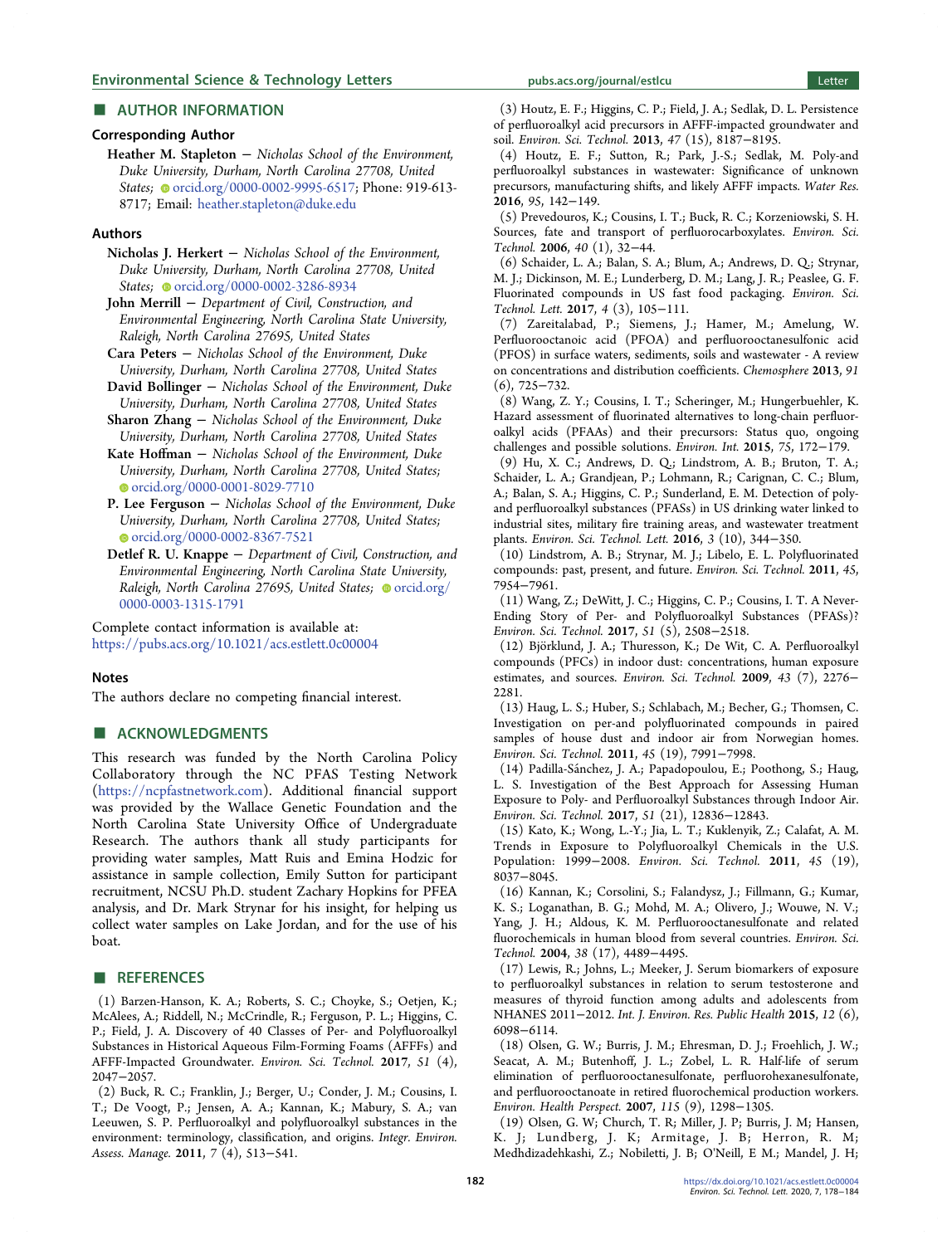<span id="page-5-0"></span>Zobel, L. [R Perfluorooctanesulfonate and other fluorochemicals in the](https://dx.doi.org/10.1289/ehp.6316) [serum of American Red Cross adult blood donors.](https://dx.doi.org/10.1289/ehp.6316) Environ. Health Perspect. 2003, 111 (16), 1892−1901.

(20) Parsons, J. R.; Sáez, M.; Dolfing, J.; de Voogt, P[. Biodegradation](https://dx.doi.org/10.1007/978-0-387-78444-1_2) [of perfluorinated compounds.](https://dx.doi.org/10.1007/978-0-387-78444-1_2) Rev. Environ. Contam. Toxicol. 2008, 196, 53−71.

(21) Vierke, L.; Möller, A.; Klitzke, S[. Transport of perfluoroalkyl](https://dx.doi.org/10.1016/j.envpol.2013.11.011) [acids in a water-saturated sediment column investigated under near](https://dx.doi.org/10.1016/j.envpol.2013.11.011)[natural conditions.](https://dx.doi.org/10.1016/j.envpol.2013.11.011) Environ. Pollut. 2014, 186, 7−13.

(22) Venkatesan, A. K.; Halden, R. U. [Loss and in situ production of](https://dx.doi.org/10.1016/j.envres.2014.04.024) [perfluoroalkyl chemicals in outdoor biosolids](https://dx.doi.org/10.1016/j.envres.2014.04.024)−soil mesocosms. Environ. Res. 2014, 132, 321−327.

(23) Young, C. J.; Mabury, S. A[. Atmospheric perfluorinated acid](https://dx.doi.org/10.1007/978-1-4419-6880-7_1) [precursors: chemistry, occurrence, and impacts.](https://dx.doi.org/10.1007/978-1-4419-6880-7_1) Rev. Environ. Contam. Toxicol. 2010, 208, 1−109.

(24) Strynar, M.; Dagnino, S.; McMahen, R.; Liang, S.; Lindstrom, A.; Andersen, E.; McMillan, L.; Thurman, M.; Ferrer, I.; Ball, C. [Identification of novel perfluoroalkyl ether carboxylic acids \(PFECAs\)](https://dx.doi.org/10.1021/acs.est.5b01215) [and sulfonic acids \(PFESAs\) in natural waters using accurate mass](https://dx.doi.org/10.1021/acs.est.5b01215) [time-of-flight mass spectrometry \(TOFMS\).](https://dx.doi.org/10.1021/acs.est.5b01215) Environ. Sci. Technol. 2015, 49 (19), 11622−11630.

(25) Sun, M.; Arevalo, E.; Strynar, M.; Lindstrom, A.; Richardson, M.; Kearns, B.; Pickett, A.; Smith, C.; Knappe, D. R. [Legacy and](https://dx.doi.org/10.1021/acs.estlett.6b00398) [emerging perfluoroalkyl substances are important drinking water](https://dx.doi.org/10.1021/acs.estlett.6b00398) [contaminants in the Cape Fear River Watershed of North Carolina.](https://dx.doi.org/10.1021/acs.estlett.6b00398) Environ. Sci. Technol. Lett. 2016, 3 (12), 415−419.

(26) McCord, J.; Strynar, M. [Identification of Per- and](https://dx.doi.org/10.1021/acs.est.8b06017) [Polyfluoroalkyl Substances in the Cape Fear River by High Resolution](https://dx.doi.org/10.1021/acs.est.8b06017) [Mass Spectrometry and Nontargeted Screening.](https://dx.doi.org/10.1021/acs.est.8b06017) Environ. Sci. Technol. 2019, 53 (9), 4717−4727.

(27) Newton, S. R.; McMahen, R. L.; Sobus, J. R.; Mansouri, K.; Williams, A. J.; McEachran, A. D.; Strynar, M. J. [Suspect screening](https://dx.doi.org/10.1016/j.envpol.2017.11.033) [and non-targeted analysis of drinking water using point-of-use filters.](https://dx.doi.org/10.1016/j.envpol.2017.11.033) Environ. Pollut. 2018, 234, 297−306.

(28) Gebbink, W. A.; van Asseldonk, L.; van Leeuwen, S. P. J. [Presence of Emerging Per- and Polyfluoroalkyl Substances \(PFASs\) in](https://dx.doi.org/10.1021/acs.est.7b02488) [River and Drinking Water near a Fluorochemical Production Plant in](https://dx.doi.org/10.1021/acs.est.7b02488) [the Netherlands.](https://dx.doi.org/10.1021/acs.est.7b02488) Environ. Sci. Technol. 2017, 51 (19), 11057−11065.

(29) Xiao, F. [Emerging poly- and perfluoroalkyl substances in the](https://dx.doi.org/10.1016/j.watres.2017.07.024) [aquatic environment: A review of current literature.](https://dx.doi.org/10.1016/j.watres.2017.07.024) Water Res. 2017, 124, 482−495.

(30) Hopkins, Z. R.; Sun, M.; DeWitt, J. C.; Knappe, D. R. U. [Recently Detected Drinking Water Contaminants: GenX and Other](https://dx.doi.org/10.1002/awwa.1073) [Per- and Polyfluoroalkyl Ether Acids.](https://dx.doi.org/10.1002/awwa.1073) J. - Am. Water Works Assoc. 2018, 110 (7), 13−28.

(31) Lau, C.; Anitole, K.; Hodes, C.; Lai, D.; Pfahles-Hutchens, A.; Seed, J. [Perfluoroalkyl acids: a review of monitoring and toxicological](https://dx.doi.org/10.1093/toxsci/kfm128) [findings.](https://dx.doi.org/10.1093/toxsci/kfm128) Toxicol. Sci. 2007, 99 (2), 366−394.

(32) Vieira, V. M.; Hoffman, K.; Shin, H.-M.; Weinberg, J. M.; Webster, T. F.; Fletcher, T. [Perfluorooctanoic acid exposure and](https://dx.doi.org/10.1289/ehp.1205829) [cancer outcomes in a contaminated community: a geographic analysis.](https://dx.doi.org/10.1289/ehp.1205829) Environ. Health Perspect. 2013, 121 (3), 318−323.

(33) Coperchini, F.; Awwad, O.; Rotondi, M.; Santini, F.; Imbriani, M.; Chiovato, L[. Thyroid disruption by perfluorooctane sulfonate](https://dx.doi.org/10.1007/s40618-016-0572-z) [\(PFOS\) and perfluorooctanoate \(PFOA\).](https://dx.doi.org/10.1007/s40618-016-0572-z) Journal of endocrinological investigation 2017, 40 (2), 105−121.

(34) Caron-Beaudoin, E.; Ayotte, P.; Laouan Sidi, E. A.; Gros-Louis McHugh, N.; Lemire, M[. Exposure to perfluoroalkyl substances](https://dx.doi.org/10.1016/j.envint.2019.04.029) [\(PFAS\) and associations with thyroid parameters in First Nation](https://dx.doi.org/10.1016/j.envint.2019.04.029) [children and youth from Quebec.](https://dx.doi.org/10.1016/j.envint.2019.04.029) Environ. Int. 2019, 128, 13−23.

(35) Grandjean, P. [Delayed discovery, dissemination, and decisions](https://dx.doi.org/10.1186/s12940-018-0405-y) [on intervention in environmental health: a case study on](https://dx.doi.org/10.1186/s12940-018-0405-y) [immunotoxicity of perfluorinated alkylate substances.](https://dx.doi.org/10.1186/s12940-018-0405-y) Environ. Health 2018, 17, 6.

(36) Borg, D.; Håkansson, H. Environmental and health risk assessment of perfluoroalkylated and polyfluoroalkylated substances (PFASs) in Sweden. Report 6513; Swedish Environmental Protection Agency, 2012.

(37) Conder, J. M.; Hoke, R. A.; Wolf, W. d.; Russell, M. H.; Buck, R. C. [Are PFCAs bioaccumulative? A critical review and comparison](https://dx.doi.org/10.1021/es070895g) [with regulatory criteria and persistent lipophilic compounds.](https://dx.doi.org/10.1021/es070895g) Environ. Sci. Technol. 2008, 42 (4), 995−1003.

(38) Wang, Z.; Cousins, I. T.; Scheringer, M.; Hungerbühler, K. [Fluorinated alternatives to long-chain perfluoroalkyl carboxylic acids](https://dx.doi.org/10.1016/j.envint.2013.08.021) [\(PFCAs\), perfluoroalkane sulfonic acids \(PFSAs\) and their potential](https://dx.doi.org/10.1016/j.envint.2013.08.021) [precursors.](https://dx.doi.org/10.1016/j.envint.2013.08.021) Environ. Int. 2013, 60, 242−248.

(39) Haug, L. S.; Huber, S.; Becher, G.; Thomsen, C. [Character](https://dx.doi.org/10.1016/j.envint.2011.01.011)[isation of human exposure pathways to perfluorinated compounds](https://dx.doi.org/10.1016/j.envint.2011.01.011) [comparing exposure estimates with biomarkers of exposure.](https://dx.doi.org/10.1016/j.envint.2011.01.011) Environ. Int. 2011, 37 (4), 687−693.

(40) Fromme, H.; Tittlemier, S. A.; Völkel, W.; Wilhelm, M.; Twardella, D[. Perfluorinated compounds](https://dx.doi.org/10.1016/j.ijheh.2008.04.007)−exposure assessment for [the general population in Western countries.](https://dx.doi.org/10.1016/j.ijheh.2008.04.007) Int. J. Hyg. Environ. Health 2009, 212 (3), 239−270.

(41) Poothong, S.; Padilla-Sánchez, J. A.; Papadopoulou, E.; Giovanoulis, G.; Thomsen, C.; Haug, L. S. [Hand Wipes: A Useful](https://dx.doi.org/10.1021/acs.est.8b05303) [Tool for Assessing Human Exposure to Poly- and Perfluoroalkyl](https://dx.doi.org/10.1021/acs.est.8b05303) [Substances \(PFASs\) through Hand-to-Mouth and Dermal Contacts.](https://dx.doi.org/10.1021/acs.est.8b05303) Environ. Sci. Technol. 2019, 53 (4), 1985−1993.

(42) Hoffman, K.; Webster, T. F.; Bartell, S. M.; Weisskopf, M. G.; Fletcher, T.; Vieira, V. M. [Private drinking water wells as a source of](https://dx.doi.org/10.1289/ehp.1002503) [exposure to perfluorooctanoic acid \(PFOA\) in communities](https://dx.doi.org/10.1289/ehp.1002503) [surrounding a fluoropolymer production facility.](https://dx.doi.org/10.1289/ehp.1002503) Environ. Health Perspect. 2011, 119 (1), 92−97.

(43) Drinking water health advisory for perfluorooctane sulfonate (PFOS). Report 822-R-16-004; U.S. Environmental Protection Agency: Washington, DC, 2016.

(44) Drinking water health advisory for perfluorooctanoic acid (PFOA). Report 822-R-16-005; U.S. Environmental Protection Agency: Washington, DC, 2016.

(45) EPA's Per- and Polyfluoroalkyl Substances (PFAS) Action Plan. Report 823-R-18-004; U.S. Environmental Protection Agency: Washington, DC, 2019.

(46) Vermont Department of Health. Perfluoroalkyl and Polyfluoroalkyl Substances (PFAS) in Drinking Water Fact Sheet. [http://](http://www.healthvermont.gov/sites/default/files/documents/pdf/ENV_DW_PFAS.pdf) [www.healthvermont.gov/sites/default/](http://www.healthvermont.gov/sites/default/files/documents/pdf/ENV_DW_PFAS.pdf)files/documents/pdf/ENV\_ [DW\\_PFAS.pdf](http://www.healthvermont.gov/sites/default/files/documents/pdf/ENV_DW_PFAS.pdf) (March 15, 2019).

(47) N.J. Admin. Code § 7:10−5.2. In State Primary Drinking Water Regulations; 2018.

(48) Quiñones, O.; Snyder, S. A. [Occurrence of Perfluoroalkyl](https://dx.doi.org/10.1021/es9024707) [Carboxylates and Sulfonates in Drinking Water Utilities and Related](https://dx.doi.org/10.1021/es9024707) [Waters from the United States.](https://dx.doi.org/10.1021/es9024707) Environ. Sci. Technol. 2009, 43 (24), 9089−9095.

(49) Post, G. B.; Louis, J. B.; Cooper, K. R.; Boros-Russo, B. J.; Lippincott, R. L. [Occurrence and Potential Significance of](https://dx.doi.org/10.1021/es900301s) [Perfluorooctanoic Acid \(PFOA\) Detected in New Jersey Public](https://dx.doi.org/10.1021/es900301s) [Drinking Water Systems.](https://dx.doi.org/10.1021/es900301s) Environ. Sci. Technol. 2009, 43 (12), 4547− 4554.

(50) Appleman, T. D.; Higgins, C. P.; Quiñones, O.; Vanderford, B. J.; Kolstad, C.; Zeigler-Holady, J. C.; Dickenson, E. R[. Treatment of](https://dx.doi.org/10.1016/j.watres.2013.10.067) [poly-and perfluoroalkyl substances in US full-scale water treatment](https://dx.doi.org/10.1016/j.watres.2013.10.067) [systems.](https://dx.doi.org/10.1016/j.watres.2013.10.067) Water Res. 2014, 51, 246−255.

(51) Emmett, E. A.; Shofer, F. S.; Zhang, H.; Freeman, D.; Desai, C.; Shaw, L. M. [Community Exposure to Perfluorooctanoate: Relation](https://dx.doi.org/10.1097/01.jom.0000232486.07658.74)[ships Between Serum Concentrations and Exposure Sources.](https://dx.doi.org/10.1097/01.jom.0000232486.07658.74) J. Occup. Environ. Med. 2006, 48 (8), 759−770.

(52) Eschauzier, C.; Beerendonk, E.; Scholte-Veenendaal, P.; De Voogt, P[. Impact of Treatment Processes on the Removal of](https://dx.doi.org/10.1021/es201662b) [Perfluoroalkyl Acids from the Drinking Water Production Chain.](https://dx.doi.org/10.1021/es201662b) Environ. Sci. Technol. 2012, 46 (3), 1708−1715.

(53) Flores, C.; Ventura, F.; Martin-Alonso, J.; Caixach, J. [Occurrence of perfluorooctane sulfonate \(PFOS\) and perfluoroocta](https://dx.doi.org/10.1016/j.scitotenv.2013.05.026)[noate \(PFOA\) in N.E. Spanish surface waters and their removal in a](https://dx.doi.org/10.1016/j.scitotenv.2013.05.026) [drinking water treatment plant that combines conventional and](https://dx.doi.org/10.1016/j.scitotenv.2013.05.026) [advanced treatments in parallel lines.](https://dx.doi.org/10.1016/j.scitotenv.2013.05.026) Sci. Total Environ. 2013, 461− 462, 618−626.